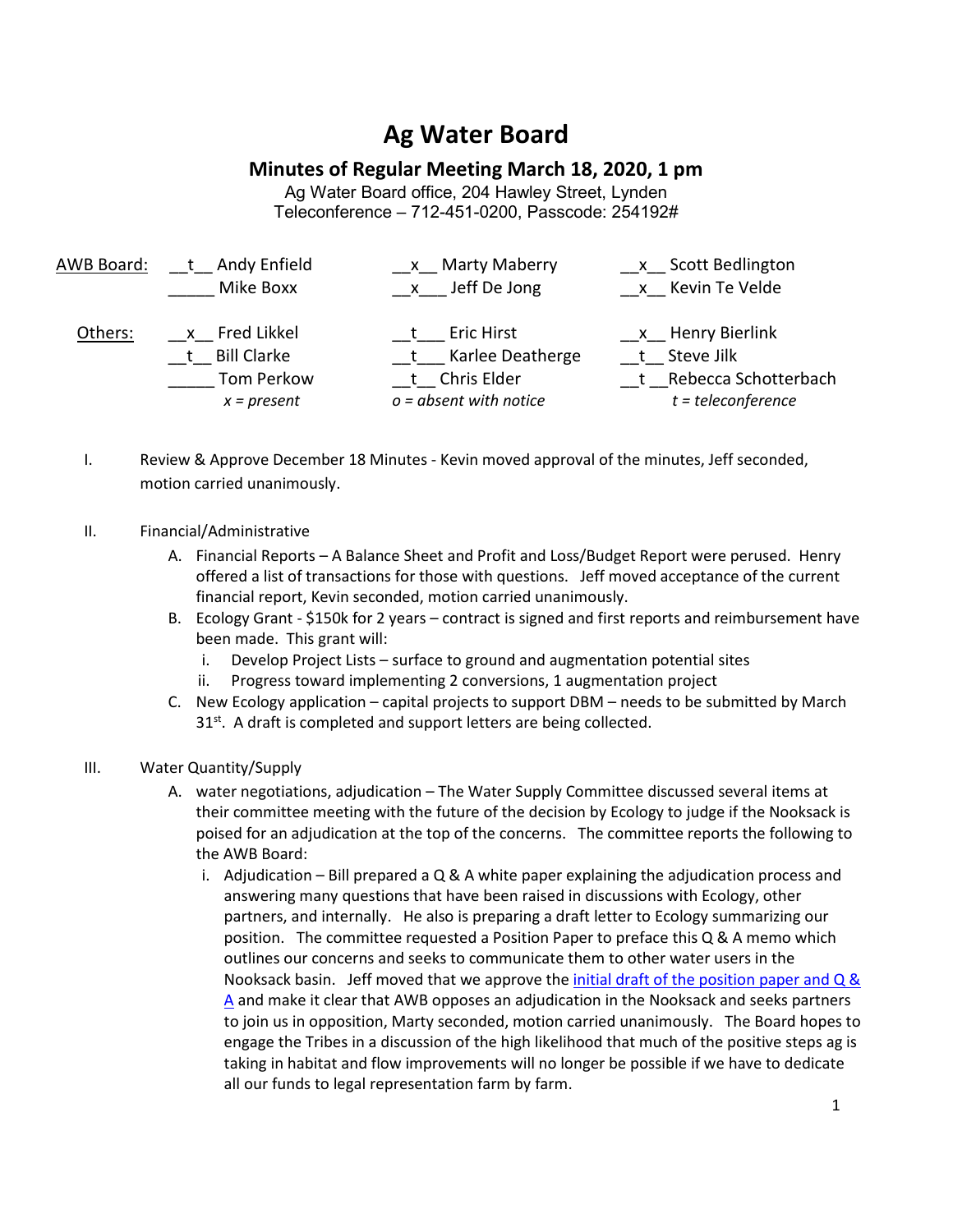- ii. Nooksack Flow Rule Bill noted the comments are being processed and a Final Rule should be made by July.
- iii. Water Rights and Relinquishment paper by RH2 and the Drayton Water Supply Strategies Report – comments were that these reports illustrate the need to have the Water Management Board embrace changes to the state water code that would provide local water managers the ability to use water banks/exchanges to solve water supply issues without the constraints in law that this paper illustrates. Without changes we will have little or no water to deposit. The concept of "water security" which had been advanced by Executive Sidhu was much appreciated. Like municipalities and industrial zone, land zoned agriculture should be able to rely on the water they need to farm profitably. Working within the current water code is not going to allow this be to realized.
- B. Legislative Report Bill mentioned a taskforce to study water banking was established. Primarily to address the market for water rights on the eastside where rights are being moved from lower value crops in the Methow to wine grapes in the lower Columbia. He also noted that there were many water reports due by the end of 2020 which will make the 2021 session a prime opportunity to have water legislation considered.
- C. Support request for Lynden's Managed Aquifer Recharge (MAR) grant application Jeff summarized the request from the City. It was presented at the South Lynden WID meeting. SLWID agreed to support the project but expressed disappointment that AWB had not led on this project as we would also be a beneficiary. Also that Lynden had not approached us to partner on this project. Jeff moved support from the AWB with an added note that future development of this project should be a City/AWB partnership,
- IV. Water Quality/Drainage/Flood
	- A. Quality update Fred referred to the quality reports regularly presented at each WID meeting. Most news is good with some isolated exceptions. The high rain events in the fall were challenging.
	- B. Drainage projects a meeting with County Public Works and WID boards is being arranged to discuss drainage in roadside ditches.
	- C. Update on Floodplains by Design discussions and potential projects overlap with DBM Reach 2 planning has helped in obtaining funding for the Duffner tidegate and is considering a Cougar Creek project. A potential project in Reach 1 was discussed which clearly fits the goals of the FLIP and DBM processes.

## V. Communication/Education

- A. Media Relations report continued work at Whatcom Family Farmers and Save Family Farmers.
- B. REAL campaign generated a report ready for press entitled "Fish need Farms and Farms need Fish". Media buzz about COVID-19 delaying release.
- C. March Newsletter nearly ready for publication.